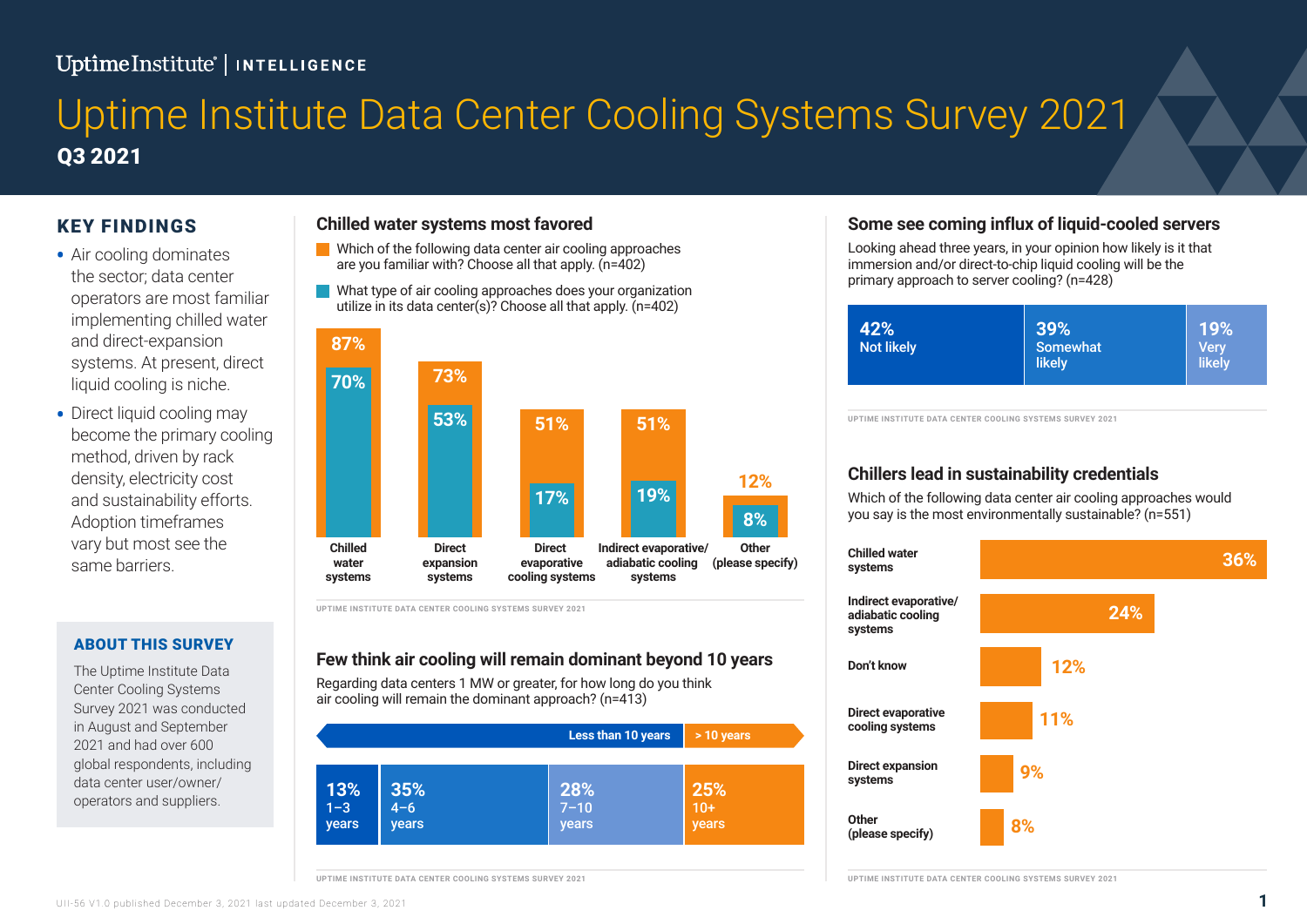### **Cold plates considered most viable alternative**

Which of these direct liquid cooling techniques – if any – do you think are currently viable cooling approaches in data centers? Choose all that apply. (n=481)



**UPTIME INSTITUTE DATA CENTER COOLING SYSTEMS SURVEY 2021**

- **Currently, which of these do you think are** the primary drivers for immersion and/or direct-to-chip liquid cooling adoption? Choose no more than two. (n=450)
- Which of these do you think will be the primary drivers for immersion and/or direct-to-chip liquid cooling adoption three years from now? Choose no more than two. (n=448)



**UPTIME INSTITUTE DATA CENTER COOLING SYSTEMS SURVEY 2021**

## **Only half think cloud is highly efficient**

Generally speaking, how would you rate the overall efficiency of data center cooling sytems currently being operated by large cloud and internet companies (e.g., Amazon, Facebook, Google, Microsoft)?  $(n=395)$ 

Generally speaking, how would you rate the overall efficiency of data center cooling sytems currently being operated by colocation providers? (n=395)

Generally speaking, how would you rate the overall efficiency of data center cooling sytems currently being operated by enterprise operators? (n=404)



**UPTIME INSTITUTE DATA CENTER COOLING SYSTEMS SURVEY 2021**

### **Limited choice hinders liquid cooling adoption**

Which of the following do you think are the biggest barriers to adopting direct liquid cooling in data centers? Choose no more than two. (n=472)



**UPTIME INSTITUTE DATA CENTER COOLING SYSTEMS SURVEY 2021**